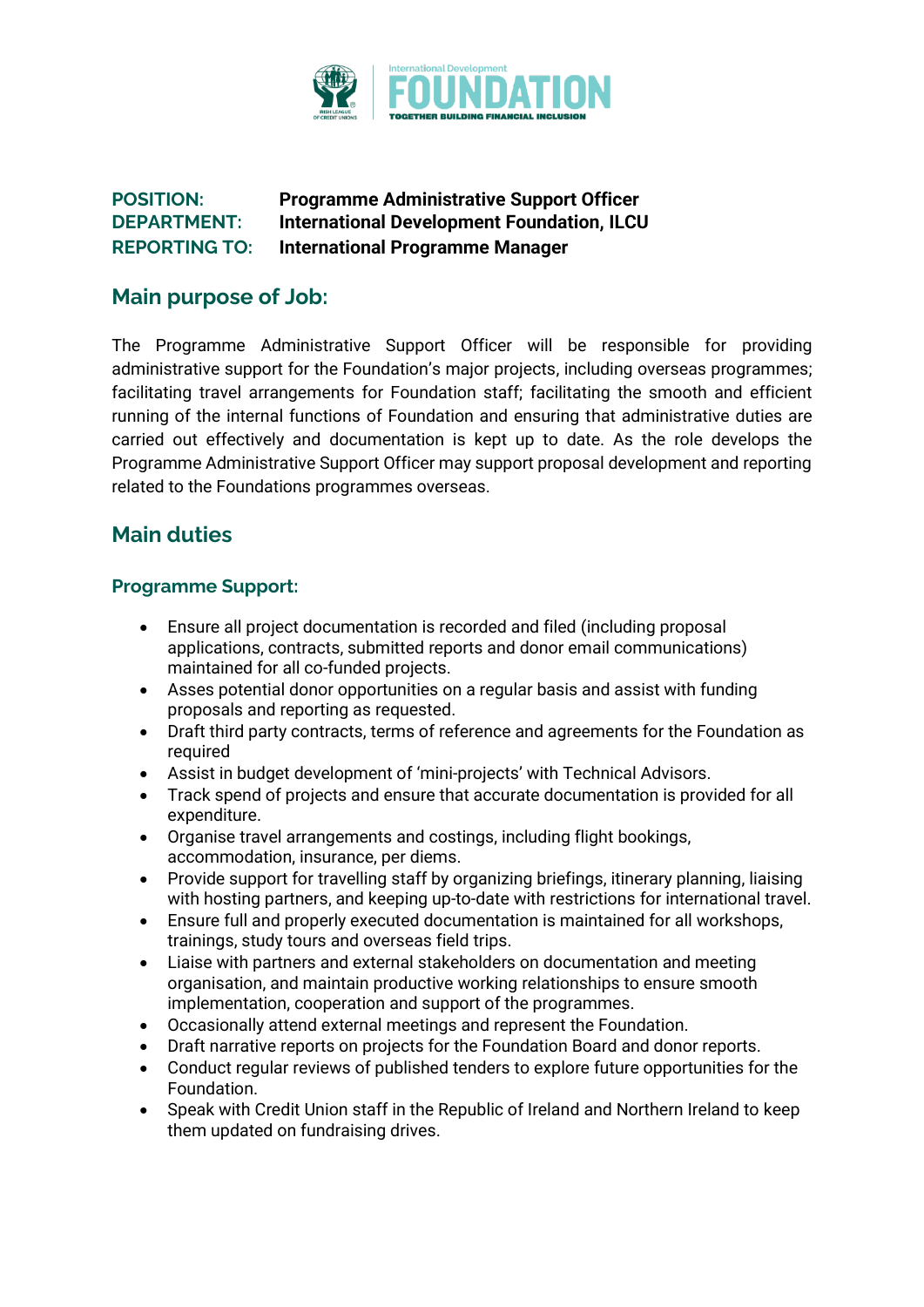

### **Governance and Compliance:**

- Ensure adherence with internal Foundation policies, manuals, processes and systems, and ensure that they are operational.
- Assist in drafting new policies and revision of existing policies with the Compliance Officer.
- Maintain a schedule of policy updates.
- Comply with external policies and external reporting requirements to regulatory bodies as required.
- Process invoices and expenses in line with agreed finance procedures on behalf of the Foundation team.
- Liaise with the Compliance Officer regarding donor account codes for expenditures.
- Undertake Data Protection duties for the Foundation with regard to maintaining data registers in line with GDPR, and respond to Rights Requests and deal with any potential data breaches.

## **Administration:**

- Attend weekly staff meetings and take and distribute meeting notes.
- Provide support to every new staff member on their induction, with direction from the CEO and their line manager.
- Assist with meeting logistics including booking venues and/or organising Teams & Zoom meetings for events.
- Organising logistics for events including room set up, technical set up and support, technical supports.
- Maintain and continuously improve administrative systems, including electronic filing systems (e.g. Sharepoint, Sync), project plans, and databases.
- Provide general admin support to the Foundation team, Board Directors, and key stakeholders as required.
- Take responsibility for post to and from the office.
- Co-ordinate the storage of documents for the organisation.
- Proofread and format texts and reports for external communications.
- Keep up to date with news of our programme countries.
- Undertake any other duties and responsibilities appropriate to the post.

## **Skills and Experience Required**

- 3rd level Degree
- Minimum twelve months administrative experience in a busy environment
- Excellent organisational and interpersonal skills
- Ability to work in a busy environment, prioritise and manage multiple tasks
- Experience of arranging travel
- Excellent word processing skills and a high-level of competence in Microsoft Office applications
- Knowledge of setting up office systems and procedures
- Experience using teleconferencing technology